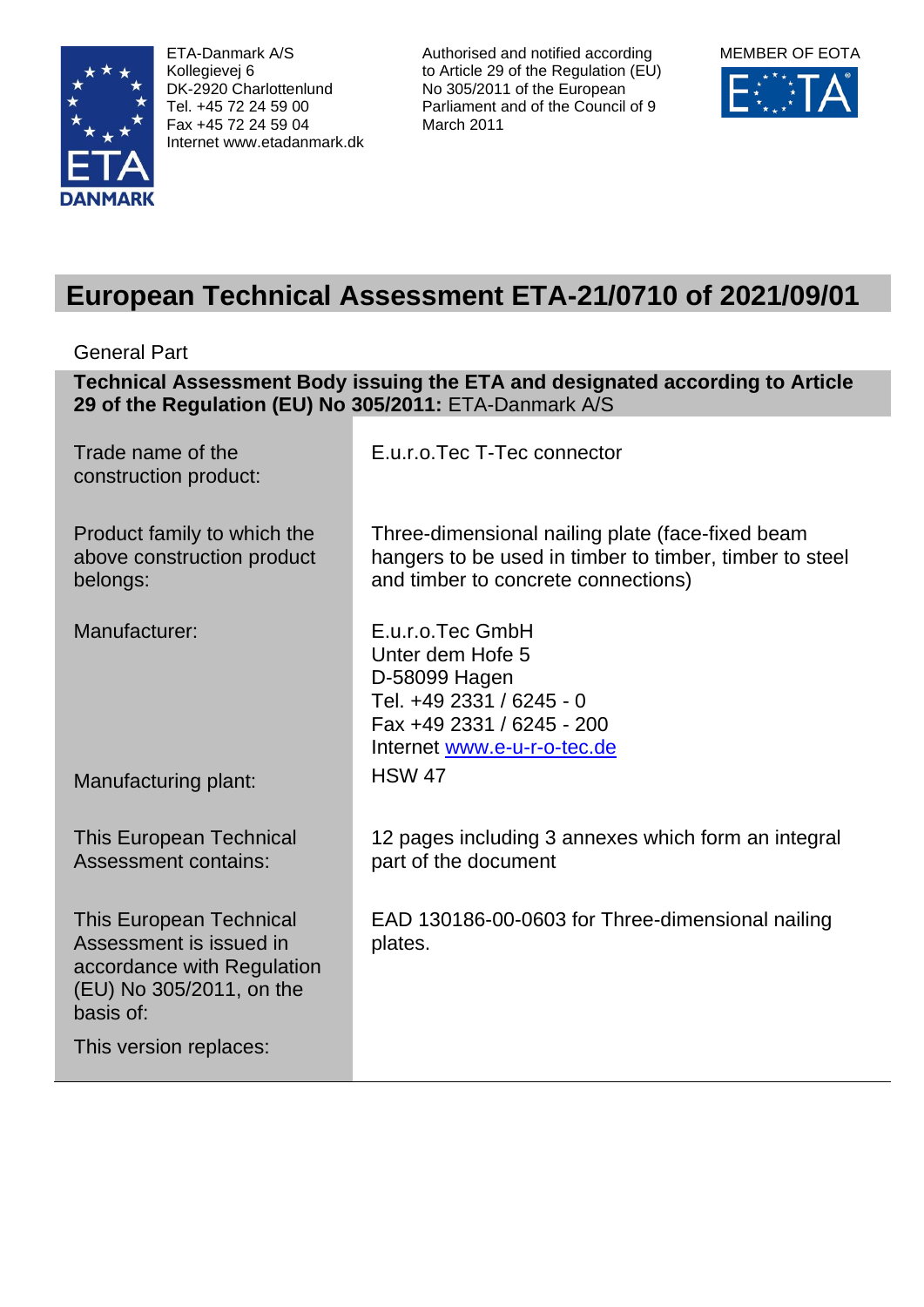Translations of this European Technical Assessment in other languages shall fully correspond to the original issued document and should be identified as such.

Communication of this European Technical Assessment, including transmission by electronic means, shall be in full (excepted the confidential Annex(es) referred to above). However, partial reproduction may be made, with the written consent of the issuing Technical Assessment Body. Any partial reproduction has to be identified as such.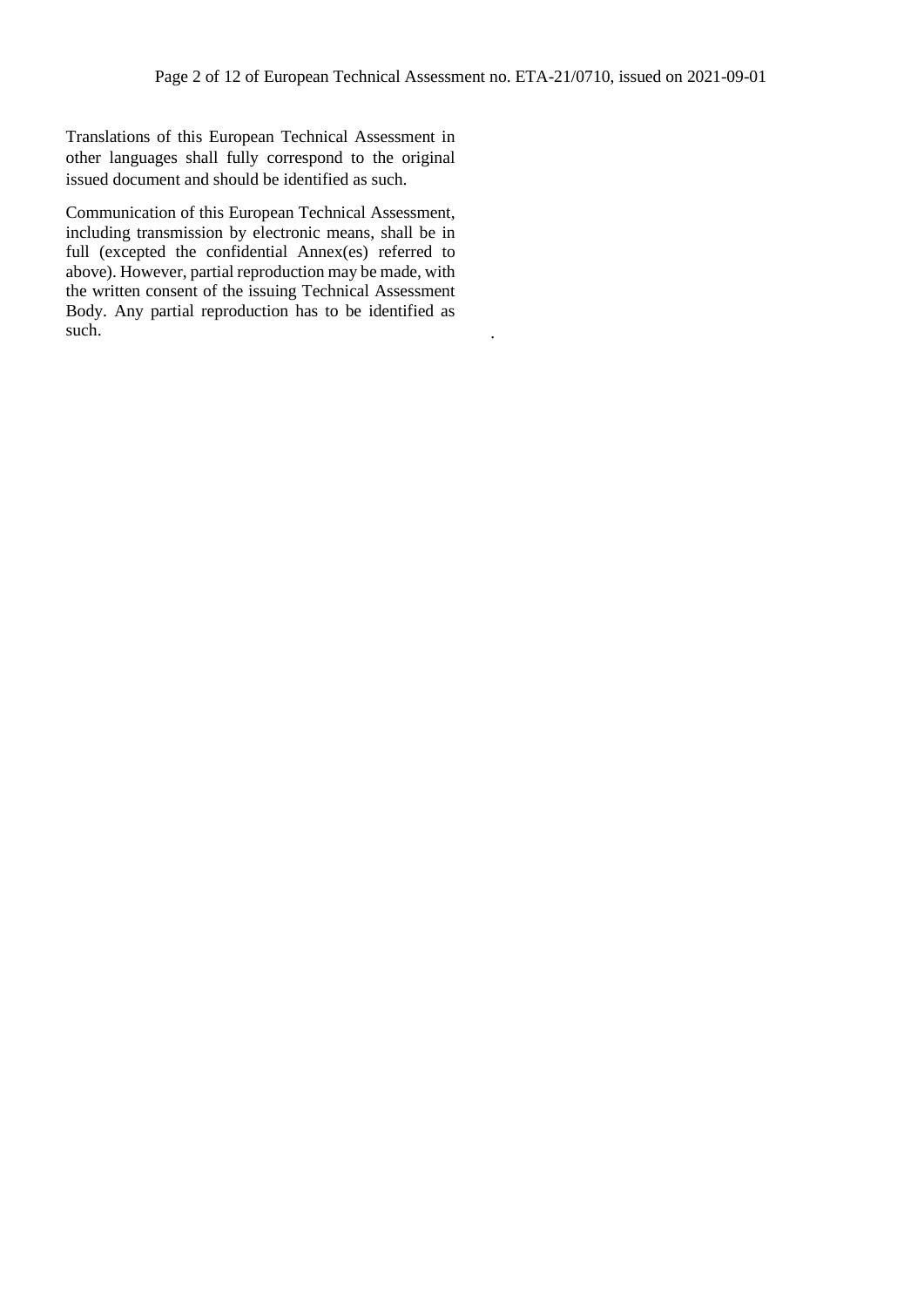# **II SPECIFIC PART OF THE EUROPEAN TECHNICAL ASSESSMENT**

### **1 Technical description of product**

#### **Technical description of the product**

E.u.r.o. Tec T-Tec connectors are one-piece, face-fixed connectors to be used in timber to timber or timber to concrete or steel connections.

The connectors are made from aluminium alloy EN AW-6005A T6 to EN 573-3:2009. Dimensions, hole positions, aluminium alloy and typical installa-tions are shown in Annexes A and C.

# **2 Specification of the intended use in accordance with the applicable European Assessment Document (hereinafter EAD)**

The connectors are intended for use in making end-grain to side-grain connections in load bearing timber structures, as a connection between a wood based joist and a solid timber or wood based header as well as connections between a timber joist and a concrete structure or a steel member, where requirements for mechanical resistance and stability and safety in use in the sense of the Basic Works Requirements 1 and 4 of Regulation (EU) 305/2011 shall be fulfilled.

The connectors can be installed as connections between wood based members such as:

- Structural solid timber according to EN 14081,
- Glued solid timber according to EN 14080
- Glulam according to EN 14080,
- Cross-laminated timber according to ETA,
- Solid wood panels according to EN 13353 and EN 13986,
- LVL according to EN 14374 or ETA,
- FST according to ETA-14/0354,
- Plywood according to EN 636 or ETA,
- Engineered wood products with certified mechanical resistances for connections with dowel-type fasteners.

However, the calculation methods are only allowed for a characteristic wood density of up to  $460 \text{ kg/m}^3$ . Even though the wood based material may have a larger density, this must not be used in the formulas for the loadcarrying capacities of the fasteners.

Annex B states the formulas for the characteristic loadcarrying capacities of the connections with T-Tec connectors. The design of the connections shall be in accordance with Eurocode 5 or a similar national Timber Code.

It is assumed that the forces acting on the connector connection are  $F_{\text{up}}$  or  $F_{\text{down}}$  or  $F_{\text{ax}}$  perpendicular to the header axis and  $F_{\text{lat}}$  perpendicular to the connector axis. The forces  $F_{up}$  and  $F_{down}$  shall act in the symmetry plane of the connector. It is assumed that the forces  $F_{\text{up}}$ ,  $F_{\text{down}}$ or *F*lat are acting with an eccentricity e with regard to the side grain surface of the header.



It is assumed that the header beam is prevented from rotating. If the header beam only has installed a connector on one side the eccentricity moment  $M_v = F_d \cdot (B_H / 2 + e)$  shall be considered. The same applies when the header has connector connections on both sides, but with vertical forces which differ more than 20%.

The connectors are intended for use for connections subject to static or quasi static loading.

The aluminium hangers are for use in timber structures subject to the dry, internal conditions defined by the service classes 1 and 2 of EN 1995-1-1:2004, (Eurocode 5).

The scope of the connectors regarding resistance to corrosion shall be defined according to national provisions that apply at the installation site considering environmental conditions and in conjunction with the admissible service conditions according to EN 1995-1-1 and the admissible corrosivity category as described and defined in EN ISO 12944-2.

#### **Assumed working life**

The assumed intended working life of the connectors for the intended use is 50 years, provided that they are subject to appropriate use and maintenance.

The information on the working life should not be regarded as a guarantee provided by the manufacturer or ETA Danmark. An "assumed intended working life" means that it is expected that, when this working life has elapsed, the real working life may be, in normal use conditions, considerably longer without major degradation affecting the essential requirements.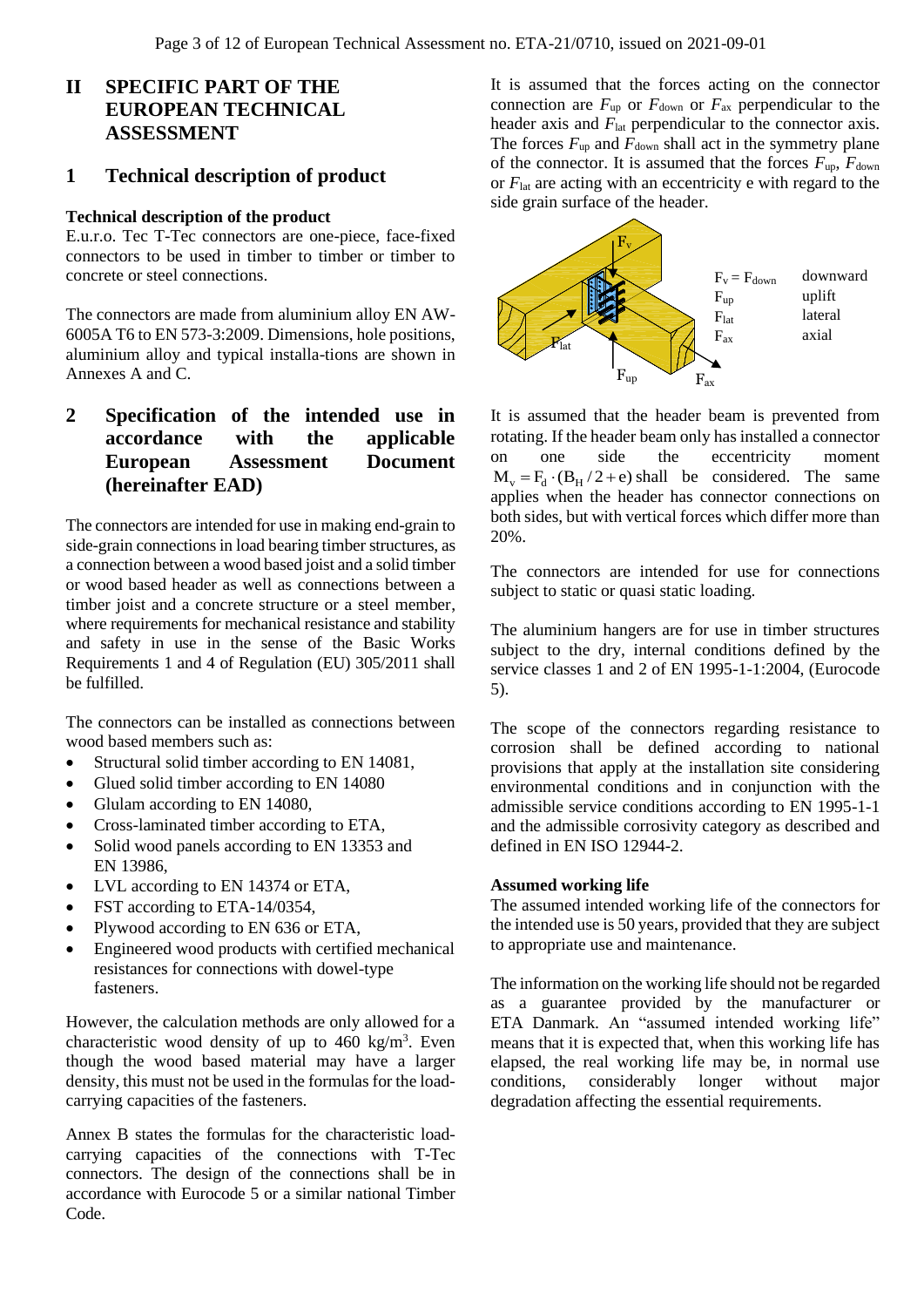# **3 Performance of the product and references to the methods used for its assessment**

| <b>Characteristic</b>                                               | <b>Assessment of characteristic</b>                                                                                                                                                                                                                 |  |  |  |
|---------------------------------------------------------------------|-----------------------------------------------------------------------------------------------------------------------------------------------------------------------------------------------------------------------------------------------------|--|--|--|
| 3.1 Mechanical resistance and stability (BWR $1)*$ )                |                                                                                                                                                                                                                                                     |  |  |  |
| Characteristic load-carrying capacity                               | See Annex B                                                                                                                                                                                                                                         |  |  |  |
| <b>Stiffness</b>                                                    | See Annex B                                                                                                                                                                                                                                         |  |  |  |
| Ductility in cyclic testing                                         | No performance assessed                                                                                                                                                                                                                             |  |  |  |
| 3.2 Safety in case of fire (BWR 2)                                  |                                                                                                                                                                                                                                                     |  |  |  |
| Reaction to fire                                                    | The connectors are made from aluminium classified as<br><b>Euroclass A1</b> in accordance with Commission<br>Delegated Regulation 2016/364 and EN 13501-1 and<br>EC decision 96/603/EC, amended by EC Decision<br>2000/605/EC                       |  |  |  |
| 3.3<br>General aspects related to the performance<br>of the product | The connectors have been assessed as having<br>satisfactory durability and serviceability when used in<br>timber structures using the timber species described in<br>Eurocode 5 and subject to the conditions defined by<br>service classes 1 and 2 |  |  |  |
| Identification                                                      | See Annex A, B and C                                                                                                                                                                                                                                |  |  |  |
| See additional information in section $3.4 - 3.7$ .                 |                                                                                                                                                                                                                                                     |  |  |  |

\*) See additional information in section 3.4 – 3.7.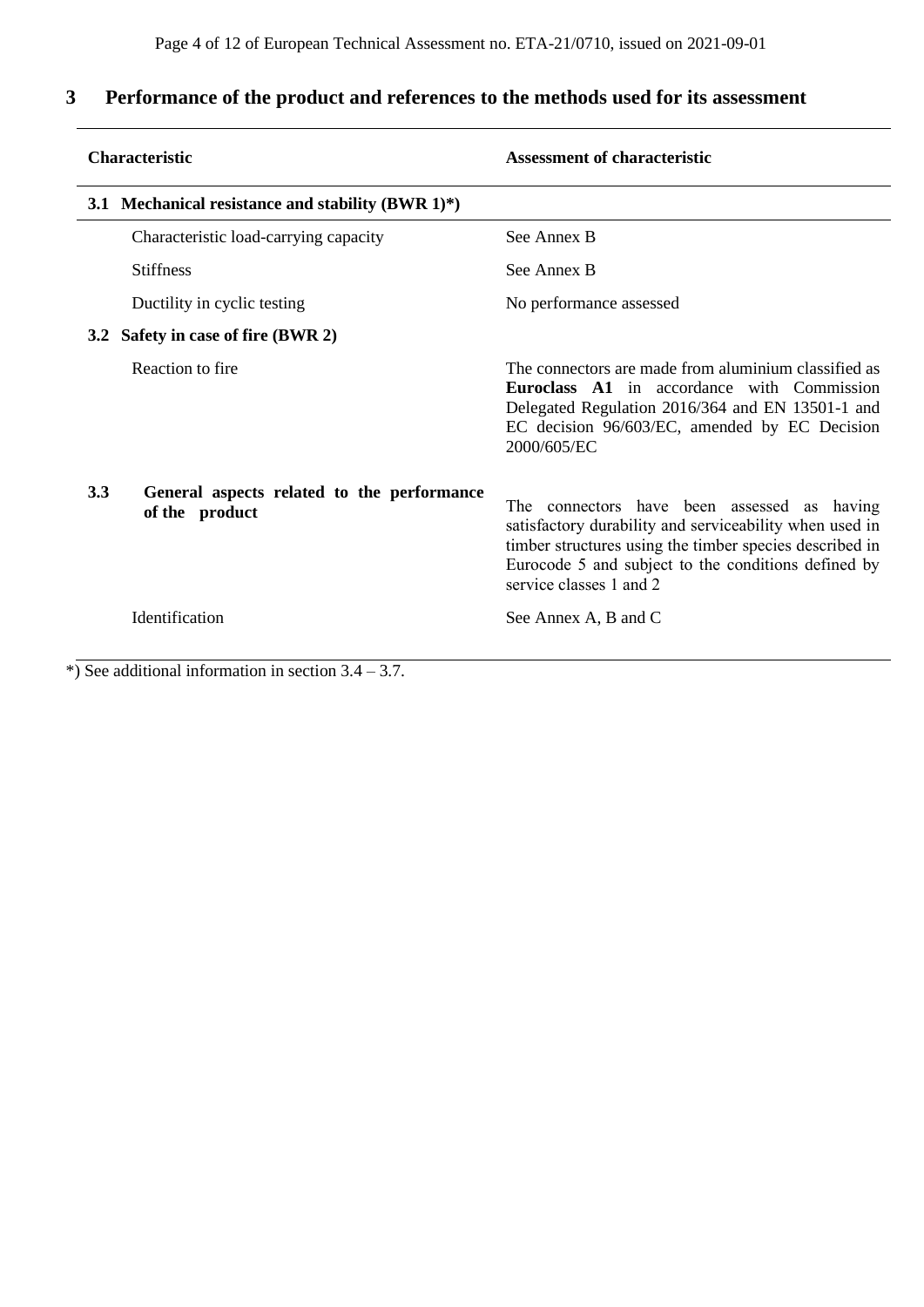#### **3.9 Methods of verification Safety principles and partial factors**

The characteristic load-carrying capacities are based on the characteristic values of the fasteners and the aluminium plates. To obtain design values the capacities have to be divided by different partial factors for the material properties, in case of timber failure in addition multiplied with the coefficient  $k_{mod}$ .

According to EN 1990 (Eurocode – Basis of design) paragraph 6.3.5 the design value of load-carrying capacity may be determined by reducing the characteristic values of the load-carrying capacity with different partial factors.

Thus, the characteristic values of the load–carrying capacity are determined also for timber failure  $F_{Rk,H}$ (obtaining the embedment strength of fasteners subjected to shear or the withdrawal capacity of the most loaded fastener, respectively) as well as for aluminium plate failure  $F_{Rk,alu}$ . The design value of the load–carrying capacity is the smaller value of both load– carrying capacities.

$$
F_{Rd} = min\left\{\frac{k_{mod}\cdot F_{Rk,H}}{\gamma_{M,H}};\frac{F_{Rk,alu}}{\gamma_{M,alu}}\right\}
$$

Therefore, for timber failure the load duration class and the service class are included. The different partial factors  $\gamma_M$  for aluminium or timber, respectively, are also correctly taken into account.

#### **3.10 Mechanical resistance and stability**

See annex B for characteristic load-carrying capacities of the T-Tec connectors.

The characteristic capacities of the E.u.r.o.Tec connectors are determined by calculation assisted by tests as described in the EAD 130186-00-0603. They should be used for designs in accordance with Eurocode 5 or a similar national Timber Code.

The design models allow the use of fasteners described in the table on page 7 in Annex A:

- *Screws, bolts, dowels or self-drilling dowels in accordance with EN 14592 or according to ETA*
- *Self-tapping screws in accordance with ETA-11/0024*
- *Metal anchors in accordance with an ETA*

In the formulas in Annex B the capacities for screws calculated from the formulas of Eurocode 5 are used assuming a thick steel plate when calculating the lateral fastener load-carrying-capacity.

No performance has been determined in relation to ductility of a joint under cyclic testing. The contribution to the performance of structures in seismic zones, therefore, has not been assessed.

No performance has been determined in relation to the joint's stiffness properties - to be used for the analysis of the serviceability limit state.

### **3.11 Aspects related to the performance of the product**

In accordance with EAD 130186-00-0603 the aluminium E.u.r.o.Tec connectors are produced from aluminium alloy EN AW 6005A T6 according to EN 573-3.

#### **3.12 General aspects related to the use of the product**

E.u.r.o.Tec connectors are manufactured in accordance with the provisions of this European Technical Assessment using the manufacturing processes as identified in the inspection of the plant by the notified inspection body and laid down in the technical documentation.

The following provisions concerning product performance apply:

#### **T-Tec connector joints**

A connector joint is deemed fit for its intended use provided:

#### **Header – support conditions**

• The header shall be restrained against rotation and be free from wane under the connector.

If the header carries joists only on one side the eccentricity moment from the joists  $M_{\text{ec}} = R_{\text{ionst}}$ (*b*header/2+96mm) shall be considered at the strength verification of the header. *R*<sub>joist</sub> Reaction force from the joists *b*header Width of header

• For a header with joists from both sides but with different reaction forces a similar consideration applies.

#### **Wood to wood connections**

- Connectors are fastened to wood-based headers by screws and to wood-based joists by dowels.
- There shall be screws in all holes.
- The characteristic capacity of the connector joint is calculated according to the manufacturer's technical documentation, dated 2020-01-03.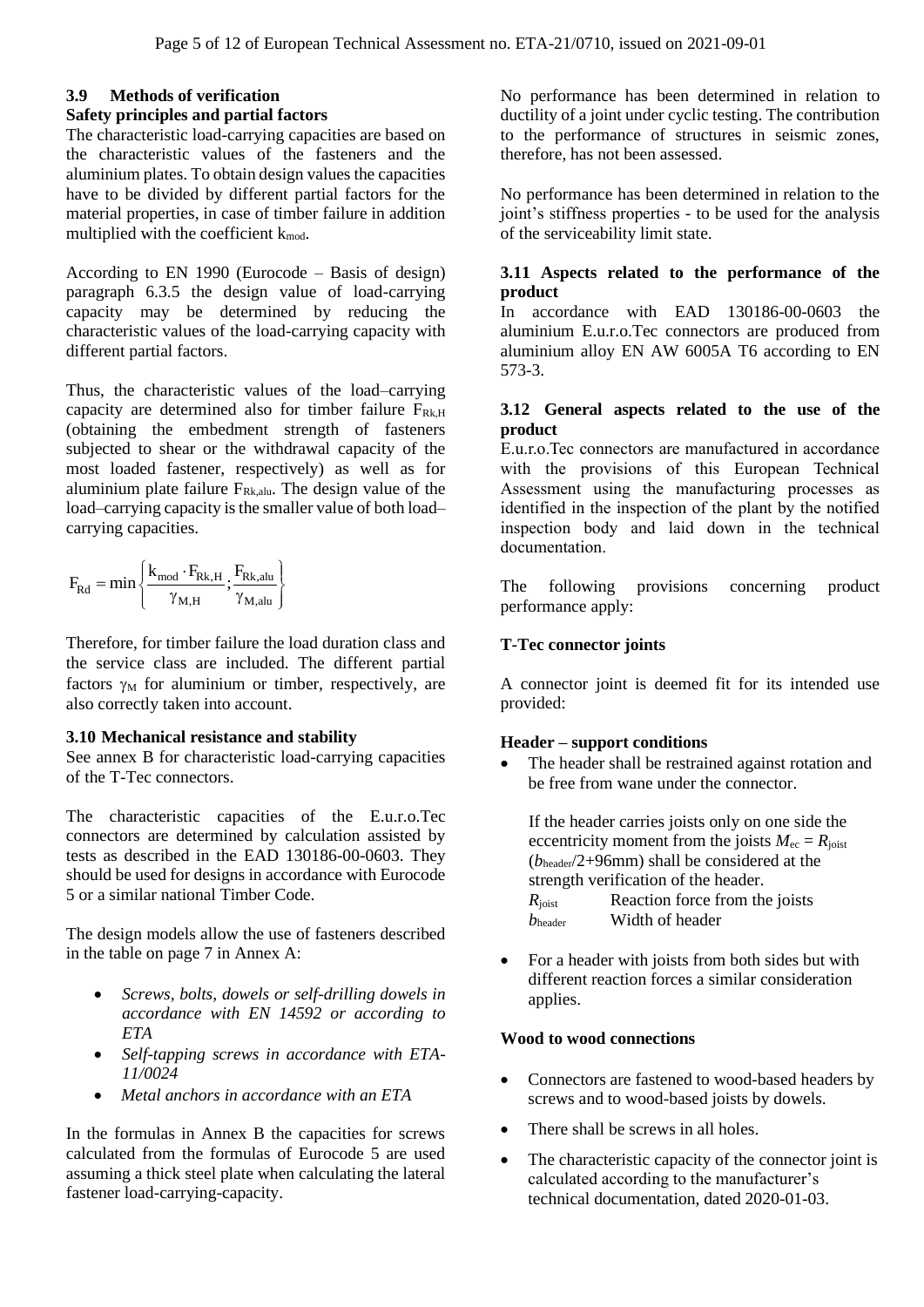- The connector joint is designed in accordance with Eurocode 5 or an appropriate national code.
- The gap between the end of the joist and the surface, where contact stresses can occur during loading shall be limited. This means that for connectors the gap between the surface of the header plate and the end of the joist shall be maximum 10 mm.
- The groove in the joist and the surface of the header shall have a plane surface against the whole connector.
- The depth of the joist shall be so large that the top (bottom) of the joist is at least  $a_{4,t}$  above (below) the upper (lower) dowel in the joist.
- Screws to be used shall have a diameter and head shape, which fits the holes of the connectors.

#### **Wood to concrete or steel**

The above mentioned rules for wood to wood connections are applicable also for the connection between the joist and the connector.

- The connector connection is designed in accordance with Eurocodes 2, 3, 5 or 9 or an appropriate national code.
- The connector shall be in close contact with the concrete or steel over the whole face. There shall be no intermediate layers in between.
- The gap between the end of the joist and the surface, where contact stresses can occur during loading shall be limited. This means that the gap between the end grain surface of the joist and that of the concrete or steel shall be maximum 20 mm.
- The bolt or metal anchor shall have a diameter not less than the hole diameter minus 2 mm.
- The bolts or metal anchors shall be placed symmetrically about the vertical symmetry line. There shall always be bolts in the 2 upper holes considering the minimum edge distance.
- The upper bolts shall have washers according to EN ISO 7094.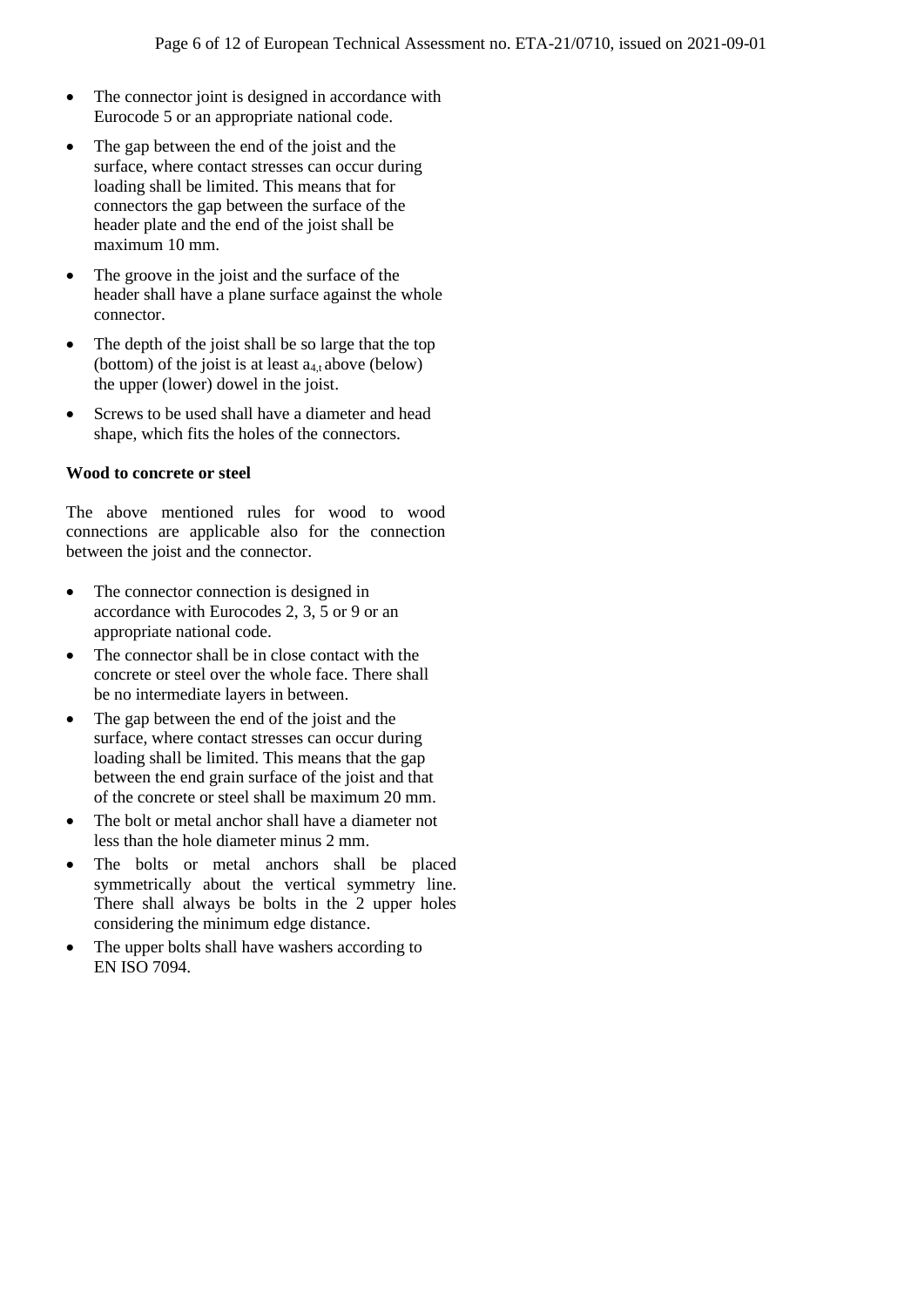# **4 Assessment and verification of constancy of performance (AVCP)**

### **4.1 AVCP system**

According to the decision 97/638/EC of the European Commission1, as amended, the system(s) of assessment and verification of constancy of performance (see Annex V to Regulation (EU) No 305/2011) is 2+.

# **5 Technical details necessary for the implementation of the AVCP system, as foreseen in the applicable EAD**

Technical details necessary for the implementation of the AVCP system are laid down in the control plan deposited at ETA-Danmark prior to CE marking

Issued in Copenhagen on 2021-09-01 by

Thomas Bruun Managing Director, ETA-Danmark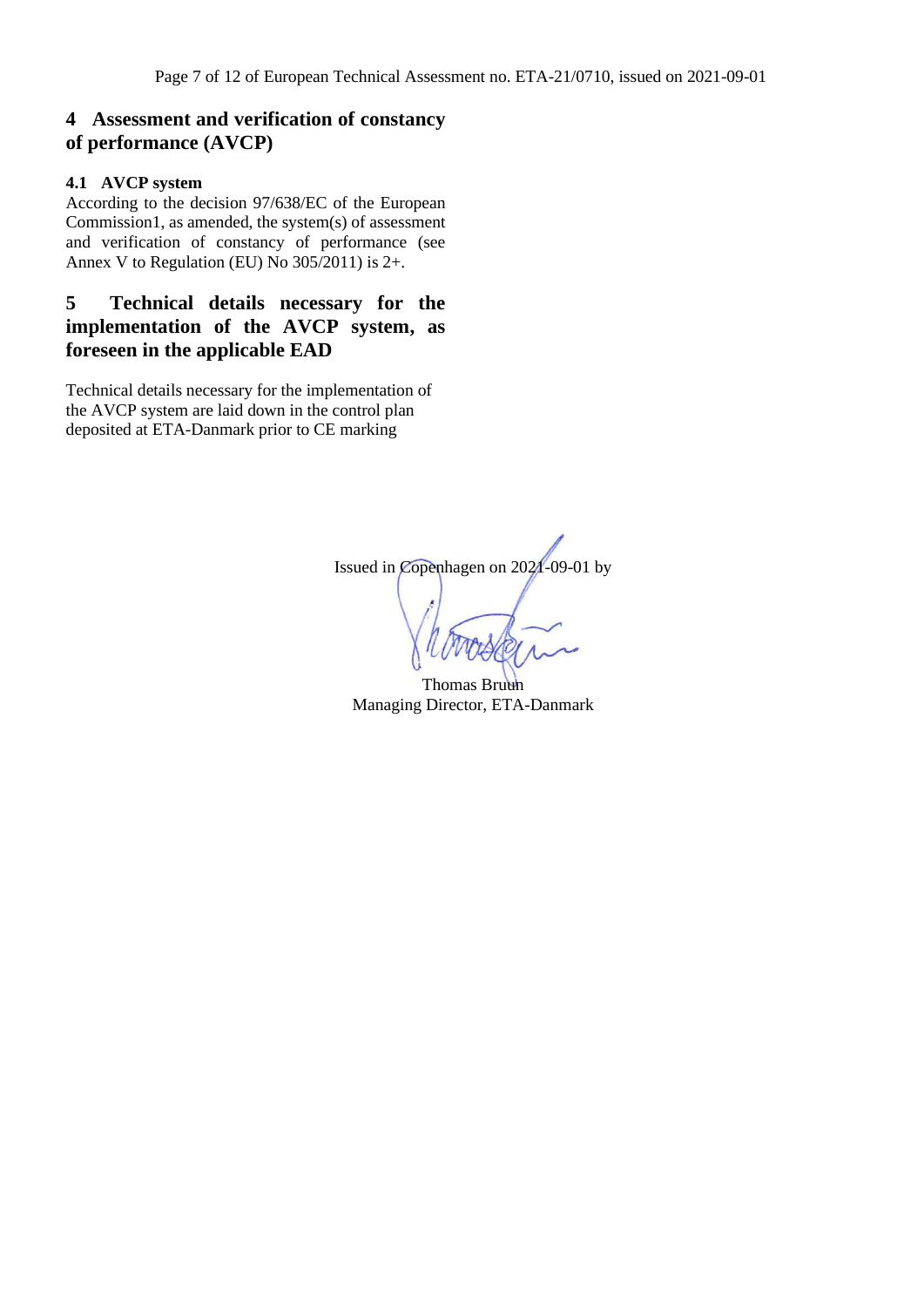#### **Annex A Product details and definitions**

#### **T-Tec Connector**

Face mount hanger with flanges without pre-punched holes for the joist connection. 6.0 mm thick aluminium alloy EN AW 6005A T6 according to EN 573-3:2009.

 $Z(1:2)$ 



| <b>T-Tec</b>     | Effective $N^{\circ}$ of screw holes |   | Max. $N^{\circ}$ of dowels | Effective $N^{\circ}$ of anchor holes |   |
|------------------|--------------------------------------|---|----------------------------|---------------------------------------|---|
| <b>Connector</b> | $N^{\circ}$                          | d | $N^{\circ}$                | $\mathbf{N}^{\circ}$                  | d |
| 100              | 4                                    | 5 | 3                          | $\overline{2}$                        | 9 |
| 120              | 8                                    | 5 | 3                          | $\overline{2}$                        | 9 |
| 140              | 12                                   | 5 | 4                          | $\overline{2}$                        | 9 |
| 160              | 16                                   | 5 | 5                          | $\overline{2}$                        | 9 |
| 180              | 20                                   | 5 | 6                          | 4                                     | 9 |
| 200              | 24                                   | 5 | $\overline{7}$             | 4                                     | 9 |
| 220              | 28                                   | 5 | 8                          | 4                                     | 9 |
| 240              | 32                                   | 5 | 9                          | 4                                     | 9 |
| 260              | 36                                   | 5 | 10                         | 4                                     | 9 |
| 280              | 40                                   | 5 | 10                         | 4                                     | 9 |
| 300              | 44                                   | 5 | 11                         | 6                                     | 9 |
| 320              | 48                                   | 5 | 12                         | 6                                     | 9 |
| 340              | 52                                   | 5 | 13                         | 6                                     | 9 |
| 360              | 56                                   | 5 | 14                         | 6                                     | 9 |
| 380              | 60                                   | 5 | 15                         | 6                                     | 9 |
| 400              | 64                                   | 5 | 16                         | 6                                     | 9 |
| 420              | 68                                   | 5 | 16                         | 8                                     | 9 |
| 440              | 72                                   | 5 | 17                         | 8                                     | 9 |
| 460              | 76                                   | 5 | 18                         | 8                                     | 9 |
| 480              | 80                                   | 5 | 19                         | 8                                     | 9 |

The distance of the dowels of the joist connection from the header surface is 96 mm.

The T-Tec connectors are supplied in lengths of 2000 mm, which are cut to fit the lengths in the above table and to intermediate sizes within the range of 100 mm - 480 mm. For the load-carrying capacity of a T-Tec connector with intermediate size, refer to the next smaller tabulated size.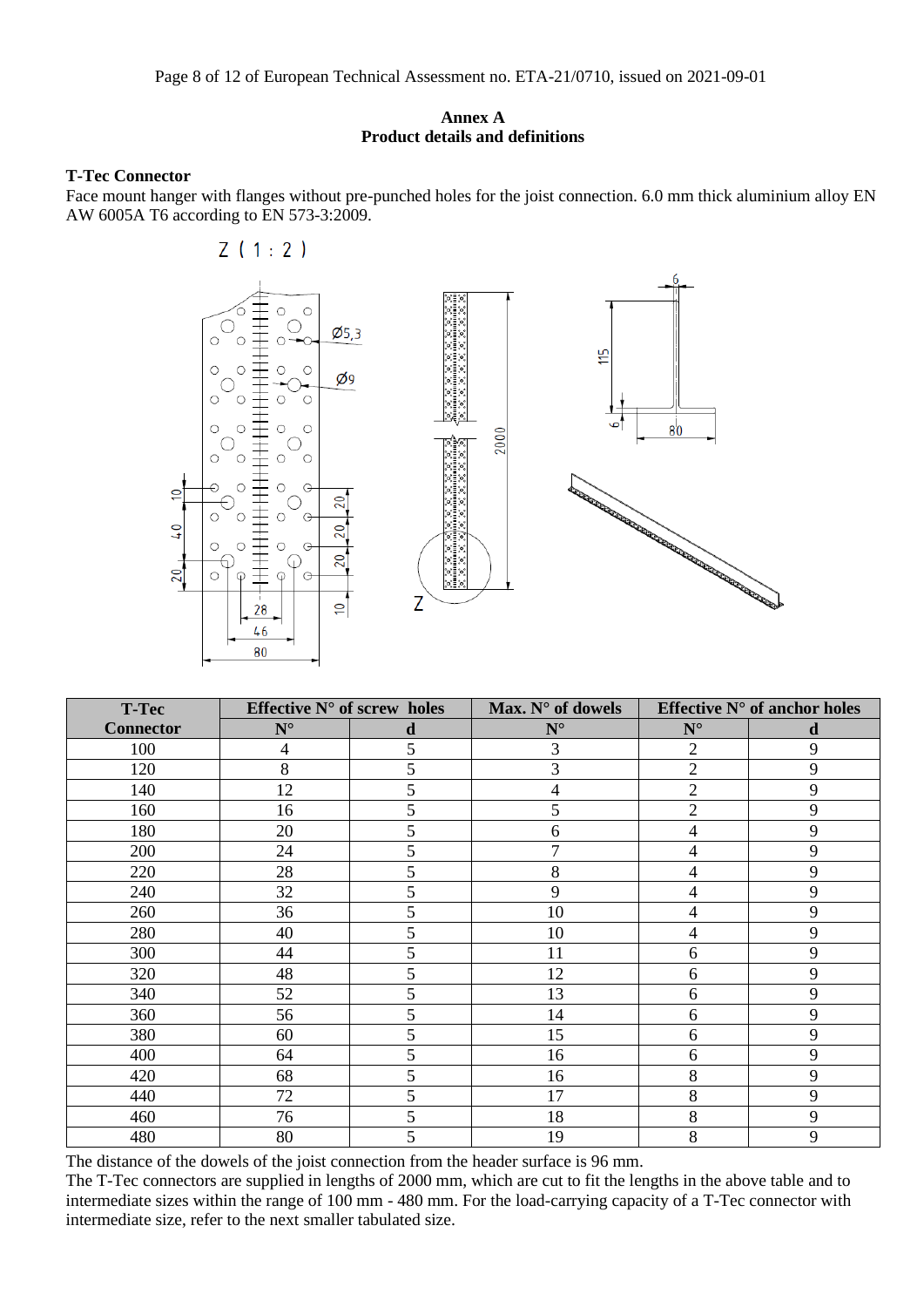# **Fastener types and sizes**

| <b>Screw diameter</b>                                                                                                 | Length    | <b>Screw type</b>                                       |  |  |
|-----------------------------------------------------------------------------------------------------------------------|-----------|---------------------------------------------------------|--|--|
|                                                                                                                       | $35 - 70$ | Self-tapping screw according to EN 14592 or ETA-11/0024 |  |  |
| The part of the screw directly under the head shall have a diameter which fits the hole diameter (see Annex A of ETA- |           |                                                         |  |  |
| $11/0024$ ).                                                                                                          |           |                                                         |  |  |

| <b>BOLTS, METAL ANCHORS or</b><br><b>DOWELS</b> diameter | Corresponding hole diameter in<br>aluminium plate | <b>Fastener type</b>                                                                                 |  |
|----------------------------------------------------------|---------------------------------------------------|------------------------------------------------------------------------------------------------------|--|
| 7.5                                                      |                                                   | EST self-drilling dowels                                                                             |  |
| 7.5                                                      | 9.0                                               | Metal anchors according to<br>manufacturer's specification                                           |  |
| 8.0                                                      | 9.0                                               | Bolts or dowels according to EN 14592,<br>metal anchors according to<br>manufacturer's specification |  |

EST self-drilling dowels:

|                 | Lg              | L <sub>2</sub>  |
|-----------------|-----------------|-----------------|
| 73              | $\overline{27}$ | 0               |
| $\overline{93}$ | 27              | 32              |
| 113             | $\overline{36}$ | 36              |
| 133             | 36              | 36              |
| 153             | $\overline{36}$ | 36              |
| 173             | $\overline{36}$ | $\overline{36}$ |
| 193             |                 |                 |
| 213             | $\frac{36}{36}$ | $\frac{36}{36}$ |
| 233             | $\overline{36}$ | $\overline{36}$ |





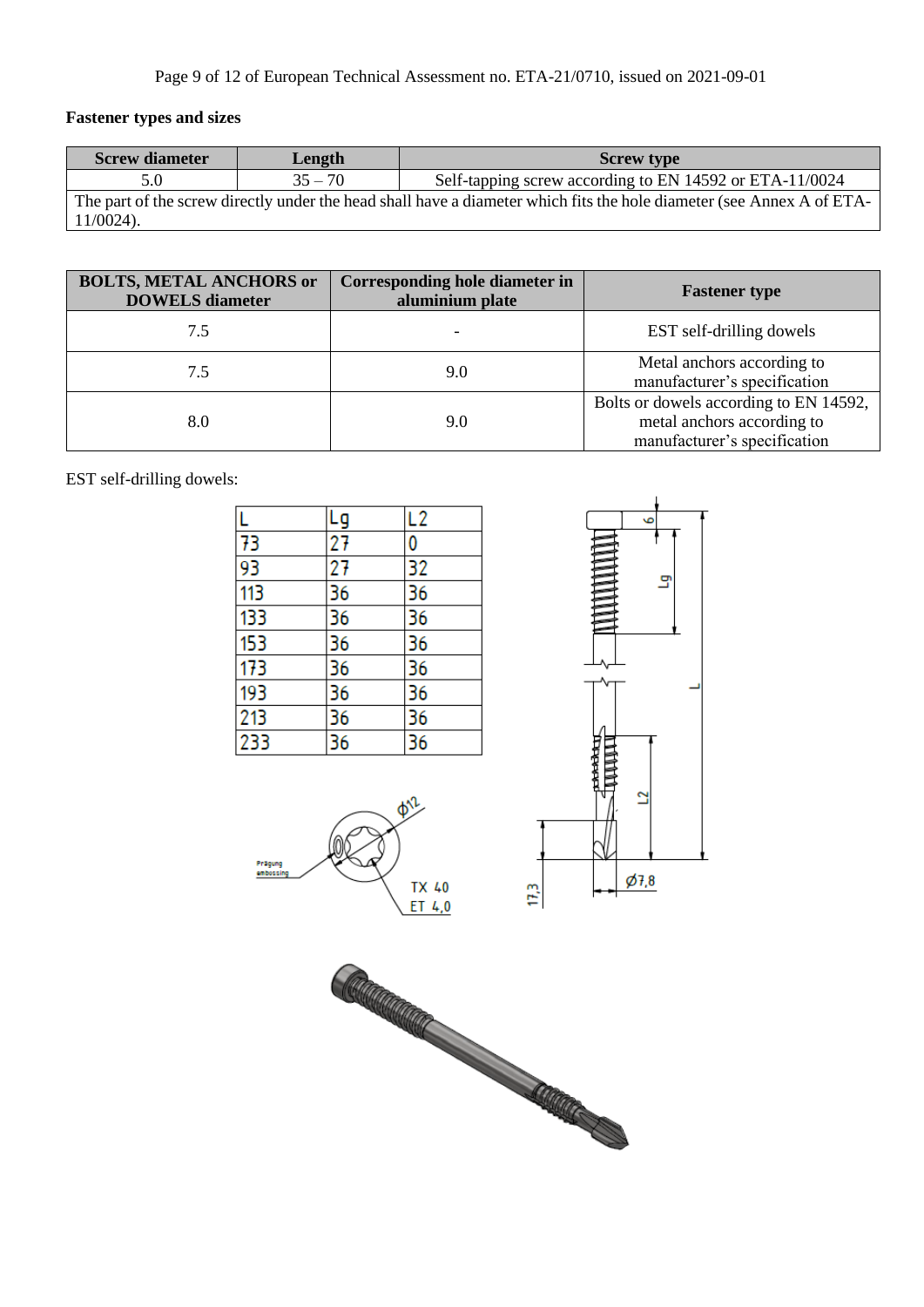#### **Annex B Characteristic values of load-carrying-capacities**

The downward and the upward directed forces are assumed to act in the joist axis.

Only a full screw pattern is specified, where there are screws in all the holes of the header connection. For header connections with bolts or metal anchors, there must always be at least bolts or metal anchors in the two upper two holes for loading down or in the two lower holes for loading up.

#### **B.1 T-Tec Connectors fastened with screws and dowels or with screws and bolts or metal anchors**

#### **Loading down or up:**

ding down or up:  
\n
$$
F_{v,Rk} = F_{Z,Rk} = \min \left\{ \frac{n_J \cdot F_{v,J,Rk}}{\sqrt{\left(\frac{1}{n_{H,ef} \cdot F_{v,H,Rk}}\right)^2 + \left(\frac{1}{k_{H,Z} \cdot F_{ax,H,Rk}}\right)^2}} \right\}
$$
\n(B.1)

n<sub>J</sub> Number of dowels in the joist, see Table B.1

 $n_{\text{H,ef}}$  Effective total number of fasteners in the header plate

Fv,J,Rk Characteristic lateral load-carrying capacity of a dowel with two shear planes in the joist

 $F_{v, H, Rk}$  Characteristic lateral load-carrying capacity of a fastener in single shear in the header assuming a thick plate

 $F_{ax,H,Rk}$  Characteristic axial load-carrying capacity of a screw or bolt or metal anchor in the header

 $k_{H,Z}$  form factor, see Table B.1

The load-carrying capacity  $F_{v,J,Rk}$  of the connection with EST self-drilling dowels may be calculated according to Eurocode 5 using the characteristic yield moment  $M_{y,k} = 49$  Nm for d = 7.5 mm.

Table B.1: E.u.r.o. Tec T-Tec connectors: Form factors  $k_{H,Z}$  and effective number of dowels  $n_{Hef}$ 

| <b>T-Tec Connector</b> |                | $n_{H,ef}$ | $k_{H,Z}$        | $n_{H,ef}$               | $k_{H,Z}$                   |  |
|------------------------|----------------|------------|------------------|--------------------------|-----------------------------|--|
|                        | n <sub>J</sub> |            | Timber-to-timber |                          | Timber-to-concrete or steel |  |
| 100                    | 3              | 4          | 5,02             | $\mathbf{2}$             | 0,63                        |  |
| 120                    | 3              | 8          | 9,51             | $\overline{2}$           | 1,04                        |  |
| 140                    | $\overline{4}$ | 12         | 14,1             | $\overline{2}$           | 1,46                        |  |
| 160                    | 5              | 16         | 19,1             | $\overline{2}$           | 1,88                        |  |
| 180                    | 6              | 20         | 24,4             | $\overline{\mathcal{A}}$ | 3,24                        |  |
| 200                    | $\overline{7}$ | 24         | 30,3             | $\overline{4}$           | 4,28                        |  |
| 220                    | 8              | 28         | 36,7             | $\overline{4}$           | 5,38                        |  |
| 240                    | 9              | 32         | 43,5             | 4                        | 6,51                        |  |
| 260                    | 10             | 36         | 51,0             | $\overline{\mathcal{A}}$ | 7,66                        |  |
| 280                    | 10             | 40         | 58,9             | $\overline{4}$           | 8,84                        |  |
| 300                    | 11             | 44         | 67,4             | 6                        | 10,5                        |  |
| 320                    | 12             | 48         | 76,4             | 6                        | 12,0                        |  |
| 340                    | 13             | 52         | 86,0             | 6                        | 13,7                        |  |
| 360                    | 14             | 56         | 96,1             | 6                        | 15,4                        |  |
| 380                    | 15             | 60         | 107              | 6                        | 17,1                        |  |
| 400                    | 16             | 64         | 118              | 6                        | 18,9                        |  |
| 420                    | 16             | 68         | 130              | 8                        | 21,0                        |  |
| 440                    | 17             | 72         | 142              | 8                        | 23,1                        |  |
| 460                    | 18             | 76         | 155              | 8                        | 25,3                        |  |
| 480                    | 19             | 80         | 168              | 8                        | 27,6                        |  |

The values in Table B.1 are based on the assumption that the depth of the joist equals the depth of the T-Tec connector. For timber headers, the four uppermost header screws are placed 25 mm below the upper end of the connector and hence fulfil the unloaded edge distance requirements of Eurocode 5. At the lower end of the connector,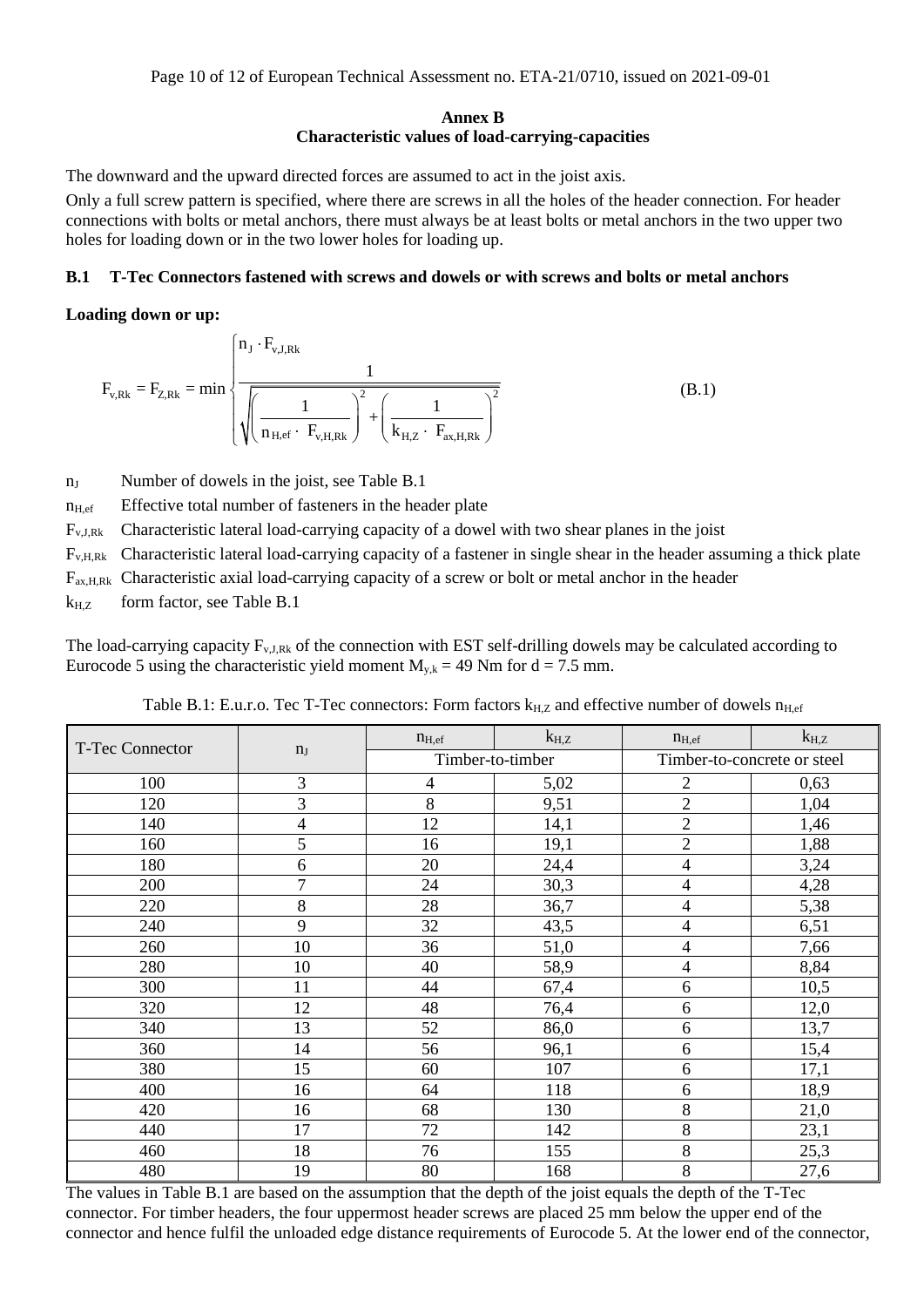the screws outside the minimum loaded edge distance are not considered load-bearing.

For concrete headers, the two uppermost header screws are placed 50 mm below the upper end of the connector. The subsequent header screws below are spaced at 120 mm.

**loading perpendicular to the joist plate:**  

$$
F_{lat,Rk} = F_{Y,Rk} = \min \begin{cases} 42.9 \cdot H \\ \frac{k_n \cdot h \cdot b \cdot f_{v,k}}{\sqrt{b} \cdot \left(1.5 + \frac{231}{b}\right)} \end{cases}
$$
(B.2)

Where

F<sub>Y,Rk</sub> Characteristic load-carrying capacity of a T-Tec connector for loads perpendicular to the joist plate in N;

H Depth of the connector in mm;

 $k_n$  Parameter according to Eurocode 5 equation (6.63);

b Joist width in mm;

h Joist depth in mm;

 $f_{v,k}$  Characteristic joist shear strength [N/mm<sup>2</sup>]

Note: For calculating design values, the partial factor for aluminium has to be applied to the first expression in equation  $(B.2)$ , and k<sub>mod</sub> and the partial factor for timber to the second expression in equation  $(B.2)$ .

# **Loading perpendicular to the header plate**

(only if minimum end distance 
$$
a_{3,t} = 80
$$
 mm for joist fasteners are met):  

$$
F_{ax,Rk} = F_{X,Rk} = \min \begin{cases} 0, 4 \cdot n_{H,ef} \cdot F_{ax,Rk} \\ n_J \cdot F_{v,Rk} \end{cases}
$$
(B.3)

**Where** 

 $F_{ax,Rk}$  Characteristic load-carrying capacity of an axially loaded header fastener;

 $n_{\text{H,ef}}$  Effective number of header fasteners, see Table B.1;

n<sub>J</sub> Number of joist fasteners;

Fv,Rk Characteristic load-carrying capacity of a dowel with two shear planes in the joist;

If  $F_{X,Ed}$  or  $F_{Y,Ed}$  or  $F_{Z,Ed}$  load the connection simultaneously, the following interaction equation shall be fulfilled:

$$
\left(\frac{F_{X,Ed}}{F_{X,Red}}\right)^{2} + \left(\frac{F_{Y,Ed}}{F_{Y,Red}}\right)^{2} + \left(\frac{F_{Z,Ed}}{F_{Z,Red}}\right)^{2} \le 1,0
$$
\n(B.4)